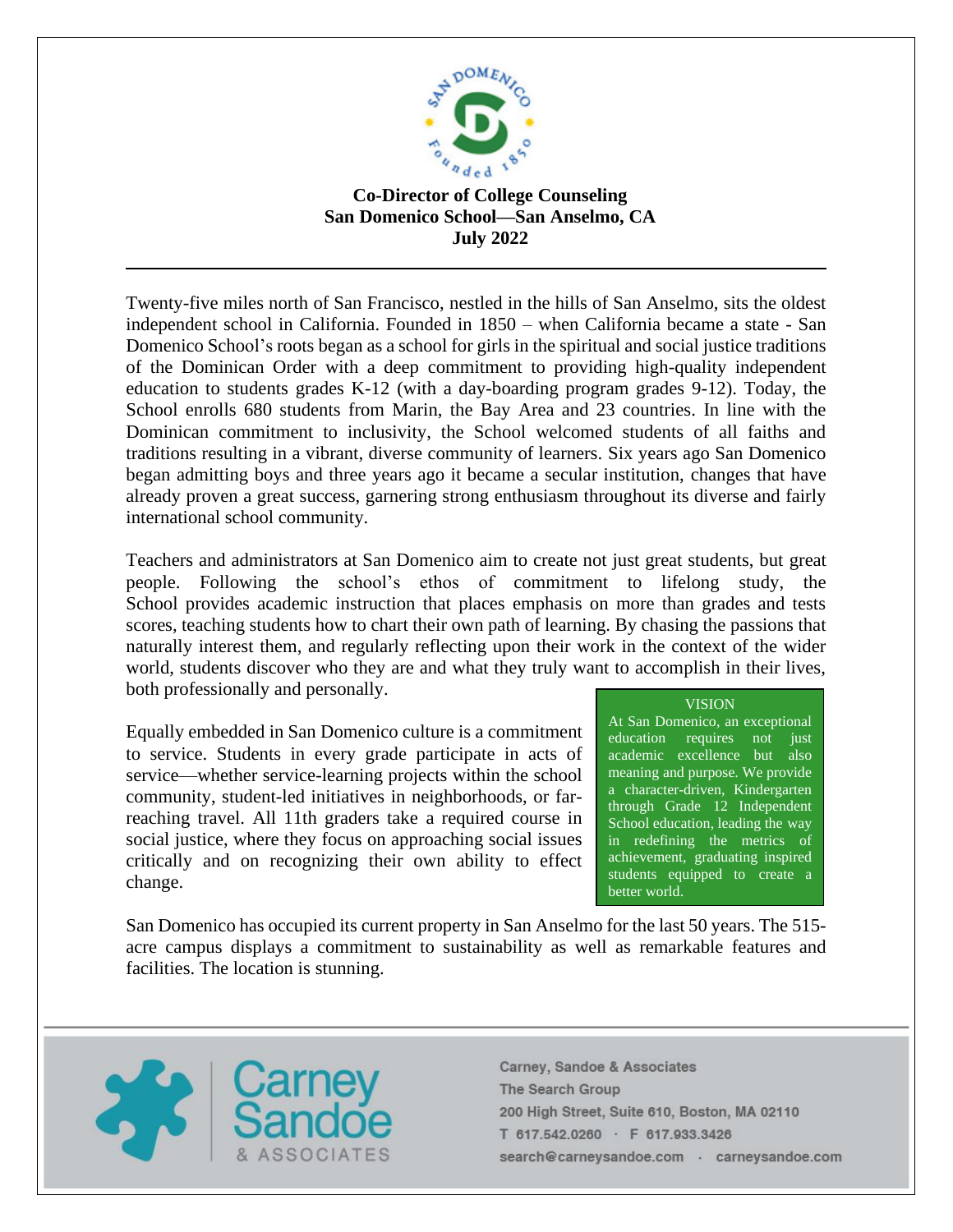

The college counseling program focuses on encouraging independence and accountability while connecting each student's individual interests and sense of purpose with an appropriate post-secondary plan. The belief that the college application process can be a confidence building experience promotes self-reflection and individual growth when approached with the mindset of finding an appropriate academic, social, and emotional fit for each unique student. For this reason, the school's core values - Study, Reflection, Service, and Community - are mindfully incorporated in discussions about college and life after in a scaffolded, four-year college counseling program. The program is high-touch, intentional, and engaging of both students and their families and the results, especially recently, have been excellent. Recent graduates have matriculated at a range of schools from the campuses of the UC System to Cornell, Haverford, Julliard, Mills, NYU, Reed, Whitman, Tufts, Syracuse, Stanford Princeton, Northeastern and the universities of Edinburgh, Michigan, and Washington.

The School seeks a new Co-Director beginning July 2022 to partner with fellow Co-Director, Melissa Martin, in ensuring that their office delivers a comprehensive, student-centered college counseling program to students, families, and faculty. The Co-Director will facilitate student college exploration, application, and selection processes, reporting to the Upper School Head and serving as a key member of the larger school leadership team. The college counseling team collaborates with faculty and other key



administrative offices such as admissions, mar-comm, and student support teams. As with any

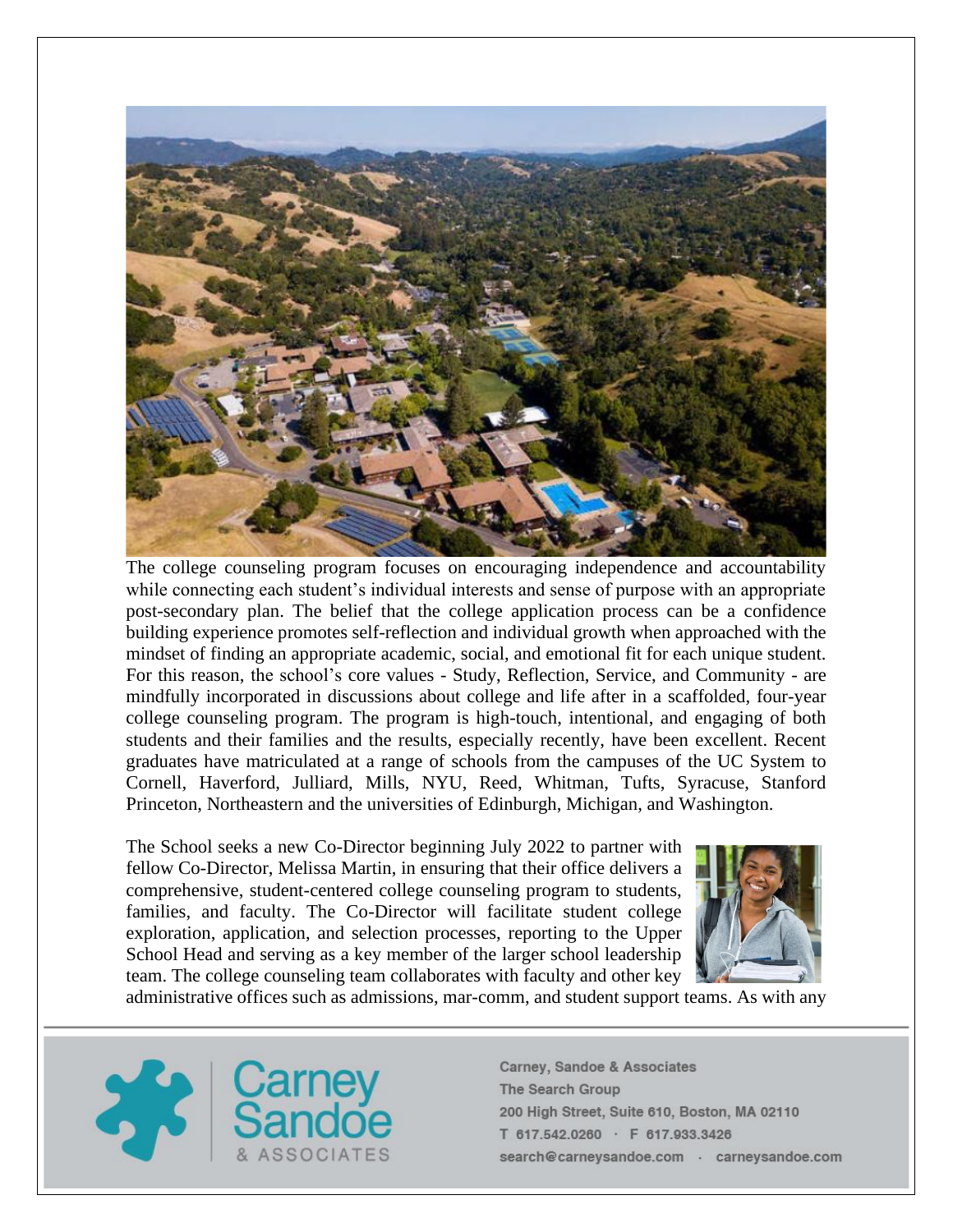college counseling professional, the collaboration with faculty and admin, the recognition of the tension between the importance of the college process and placements in the admissions process (and a competitive school market) and the careful and intentional guidance of students at each grade level are critical.

## Essential Duties and Responsibilities:

● Counsel and support students and families through the college application, selection, and financial aid process

● Deliver college counseling curriculum to students, faculty, and families individually and in groups, including evening presentations for parents and guardians

● Write highly personalized counselor letters of recommendation for assigned senior caseload and support SD faculty through the teacher recommendation writing process

• Plan and execute college application and essay writing orientation program for rising seniors

● Cultivate relationships with college admissions representatives through high school visits, college fairs, and professional networking opportunities

• Visit colleges and universities regularly on tours and individual trips

● Assist Dean of Academics, faculty, and mentors in academic counseling and course selection process for students 9-12

● Participate in professional development opportunities including conferences, workshops, webinars, and counselorfocused events to stay abreast of trends and updates in college admissions



- Maintain and update online database of student application and testing history via SCOIR
- Serve on the Upper School Academic, Administrative, and Student Support Teams

● Work with the admissions team to present information about our college counseling program to prospective parents.

● Assist admissions in evaluating the transcripts for international applicants to assess readiness for our program.

• Engage in professional and personal development and commit to growth in the areas of diversity, equity, and inclusion

● Assist Testing Coordinator in school day standardized testing opportunities as needed, including administration of PSAT, SAT, ACT and AP exams

- Assist international students with F1 visa transfer process
- Develop and present annual reports to the Board of Trustees.
- Work with the Marketing and Communications department to share college news

● Maintain membership in national and regional counselor affiliates (NACAC, WACAC, ACCIS, etc.)

● Participate in various school-wide roles outside of college counseling, including mentoring, club moderation, etc.

- Perform related duties as assigned by supervisor
- Maintain compliance with all company policies and procedures

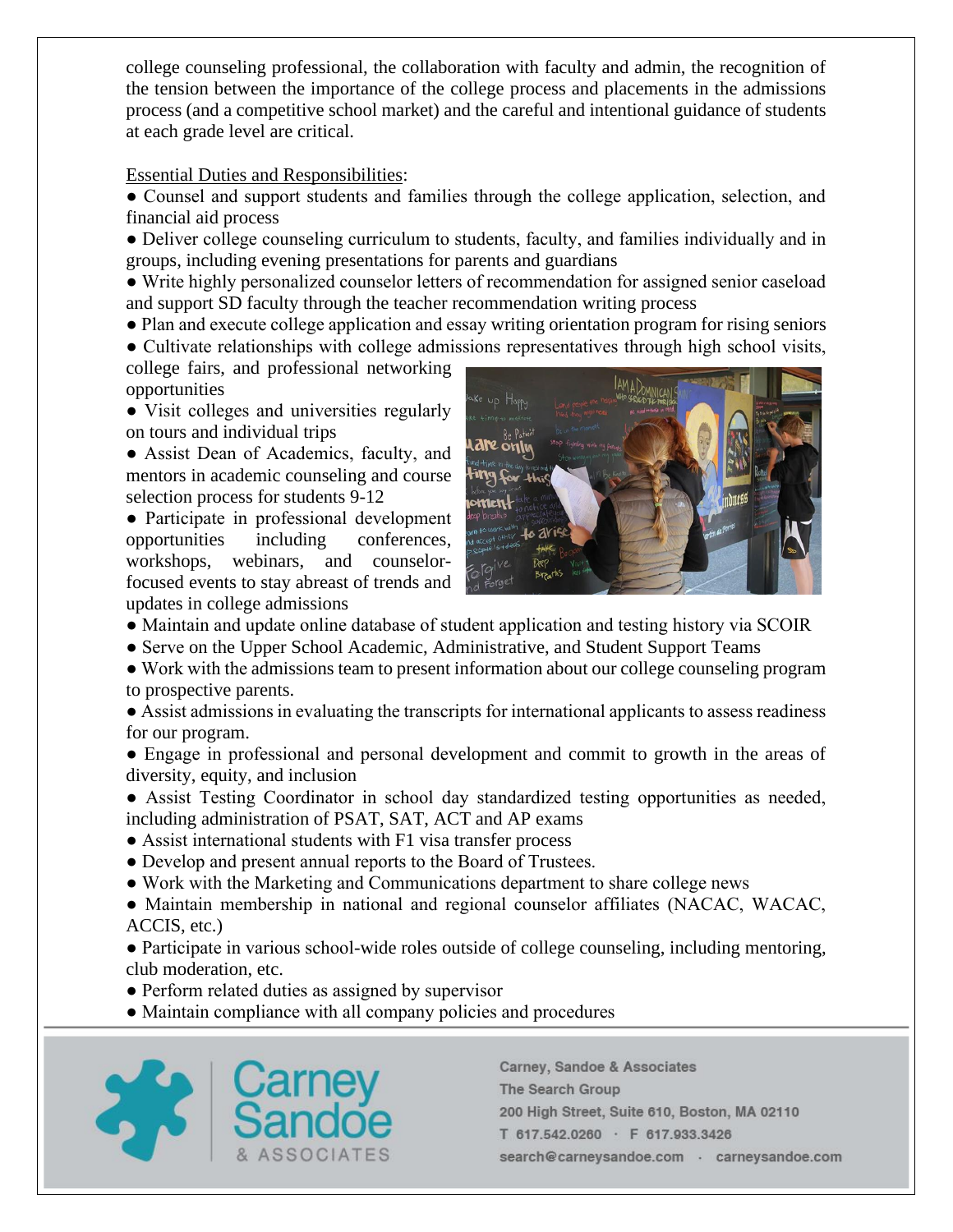Work Experience Requirements:

- Bachelor's degree required; Master's degree preferred
- 3-5 years minimum experience in high school college counseling or college admissions;
- Co-Director candidates will be expected to have prior high school-based experience ● Demonstrated commitment to working and developing relationships with a diverse population of students and staff
- Demonstrated commitment to infusing DEI initiatives into the college counseling role
- Excellent verbal and written communication skills, including ability to effectively communicate with internal and external customers
- Proficiency in Microsoft Office Suite and Apple programs and willingness to learn other online platforms such as SCOIR
- Must be able to work under pressure and meet deadlines, while maintaining a positive attitude and providing exemplary customer service
- Must have the energy, patience, and sense of humor to work effectively with high-school students and their families
- Ability to work independently and to carry out assignments to completion within
- parameters of instructions given, prescribed routines, and standard accepted practices ● Previous experience working with international students preferred

Salary commensurate with experience, plus an excellent benefits package including medical/dental/vision/life/matching 403b retirement plan, daily lunch.

## **Interested Persons Contact:**

Ben Bolte Senior Search Associate Carney, Sandoe & Associates 617-933-3430 (dir) [bbolte@carneysandoe.com](mailto:bbolte@carneysandoe.com)

*All inquiries and nominations are kept confidential.*



*San Domenico School is an Equal Opportunity Employer and values diversity.*

*All qualified applicants will receive consideration for employment without regard to race, color, national origin, ancestry,*